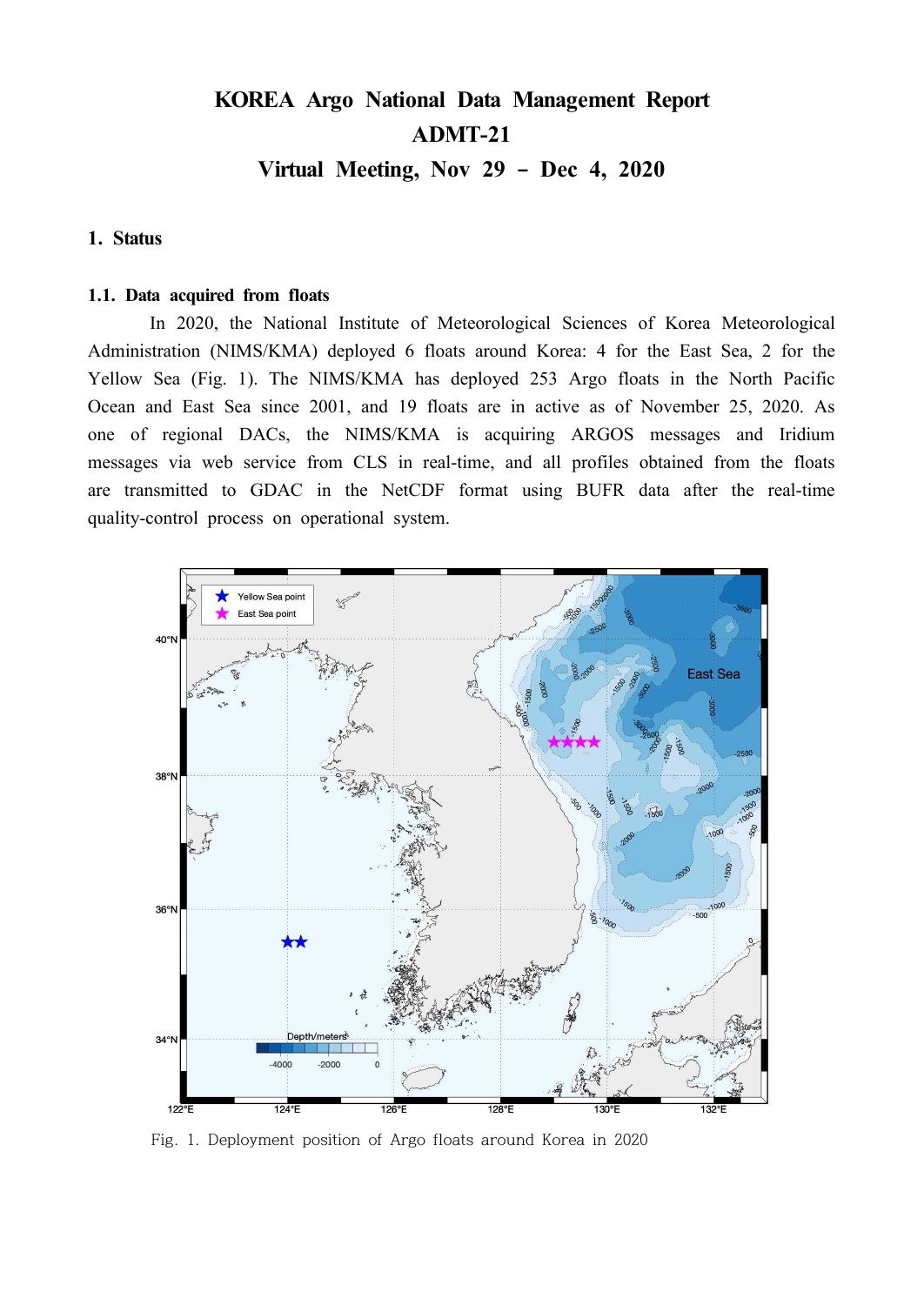### **1.2. Data issued to GDAC**

Total **1,169 profiles** were acquired during January through November in 2020 and sent to the GDAC by real-time after the RTQC processes.

- Data reproduction and resubmission to GDAC by applying Warning Objective Analysis report.
- ⋅Implementing the Argo data format check program (new version).
- ⋅The RTQC procedure has been updated for KMA floats in the East Sea.
- ⋅Real-time and delayed-mode shallow sea quality control development.

### **1.3 Shallow Argo**

This year, it was successfully observed through Argo deployed in the Yellow Sea. In November 8, 2019, two floats were deployed. In particular, The float (ID: 2901797) achieved 190 profiles (> 380 days) observation from November 8, 2019 to November 23, 2020. It is surprising result from a 2-day cycle of shallow sea observation. The NIMS/KMA will try to keep this kind of shallow Argo observation network in around Korean peninsular area. In addition, a research paper using shallow Argo data was published on the subject of **"**Ocean responses to typhoon Soulik(1819) around Korea" (Kang, K., Jo, H. J. & Kim, Y., Ocean Sci. J. 55, 445-457).

# **1.4. Web pages**

The NIMS/KMA operates the Korea Argo web page (http://argo.nims.go.kr). This year, the NIMS Argo website has been extensively renewed. In particular, the trajectory data was expressed using the Google dynamic map, and provides profile data and status of Argo floats to the public. It has shown **39,903 hits** by visitors in monthly average, and provides figures of vertical profile, spatial distribution and T-S diagram.



Fig. 2. Argo homepage of NIMS/KMA (http://argo.nims.go.kr)